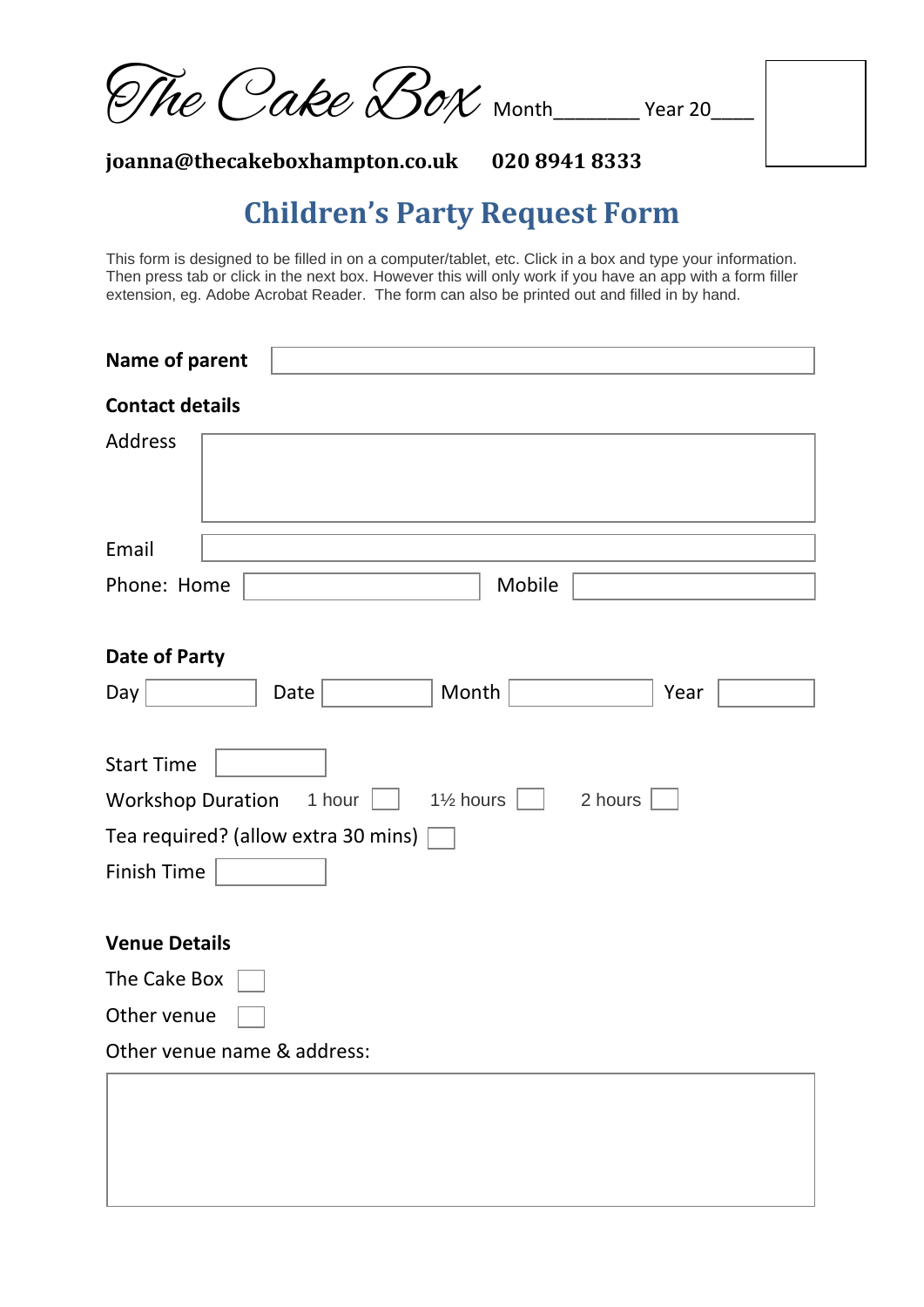| <b>Name of Child</b>                                            | Age   |
|-----------------------------------------------------------------|-------|
| Number of children (including party child):<br><b>Boys</b>      | Girls |
| <b>Party Theme</b>                                              |       |
| Skills level, cupcake/biscuit, other notes (Please leave blank) |       |

**Dietary Requests**

Allergies Cultural/Religious/Ethical

| <b>Half-time children's Refreshments</b> |  |
|------------------------------------------|--|

(Homemade shortbread biscuits, fruit juice, milk or water are offered. Alternatives available at no extra charge.)

Parents' refreshments: our price includes tea/coffee and homemade cupcake for up to 4 adults.

Number of additional adults (£3 each.)

| $\mathbf{1}$            |  |
|-------------------------|--|
| $\overline{2}$          |  |
| 3                       |  |
| $\overline{\mathbf{4}}$ |  |
| 5                       |  |
| $\overline{6}$          |  |
| $\overline{7}$          |  |
| 8                       |  |
| 9                       |  |
| 10                      |  |
| 11                      |  |
| 12                      |  |

(12 is our maximum during shop opening hours. We can accommodate 15 after closing time.)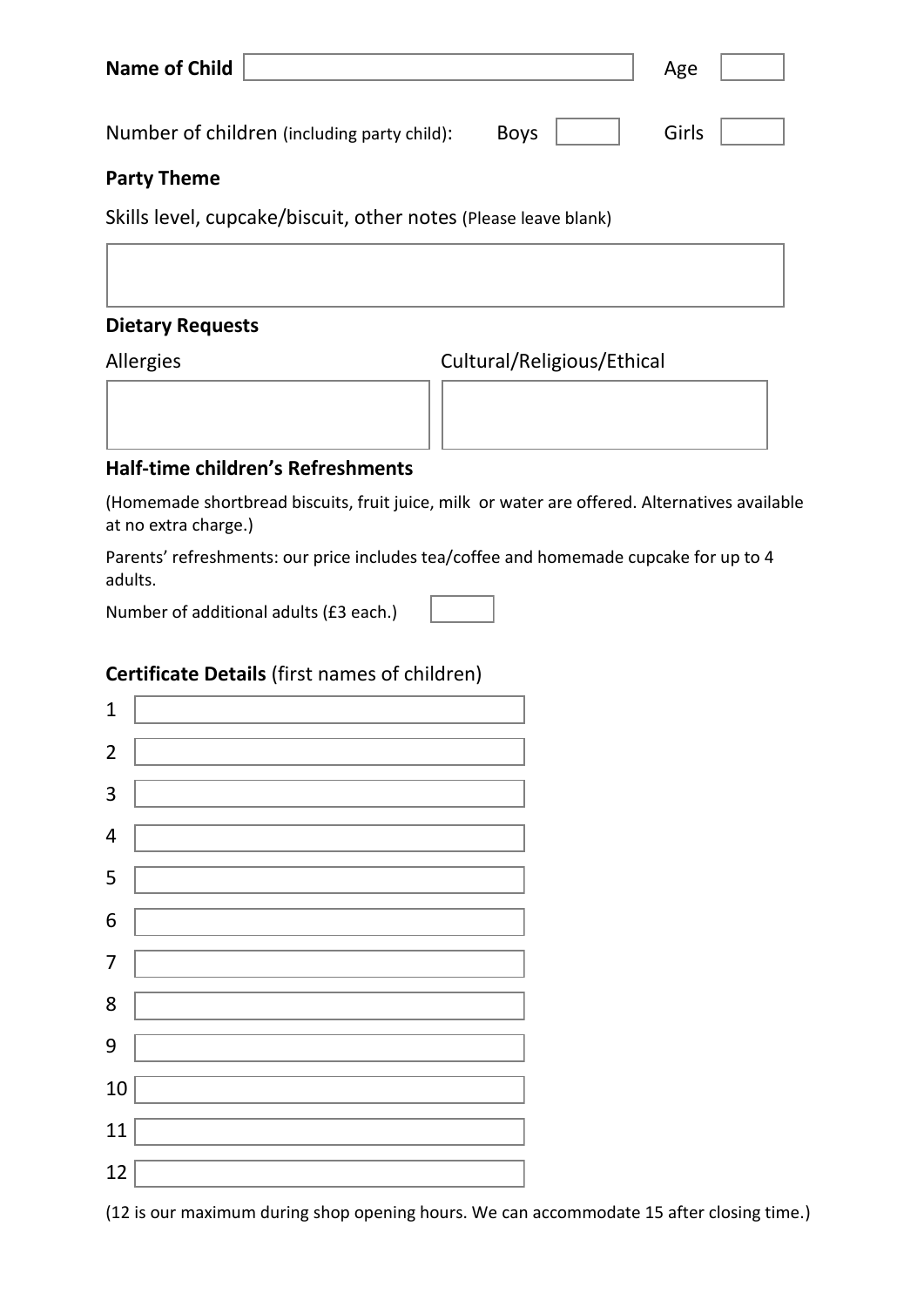| 13 |  |
|----|--|
| 14 |  |
| 15 |  |

(Please ask us about alternative venues for more than 15 children)

Party Tea For details please see our party tea menus.

| Provided by parent   | $\mathbf{1}$ | (Cover charge per head £1.50) |
|----------------------|--------------|-------------------------------|
| Provided by Cake Box |              |                               |

**Sandwich Tea Choices** (A selection of ham, jam and cheese is offered as standard.)

Alternative fillings (ie. egg, salmon, etc)

Г

| <b>Pizza Tea Choices:</b> (please state topping(s))                  |  |
|----------------------------------------------------------------------|--|
|                                                                      |  |
| <b>Choose between: Garlic bread</b><br>Dough balls                   |  |
| <b>Drinks</b> (Fruit juice, milk and water are offered as standard.) |  |
| Alternative drinks on request                                        |  |